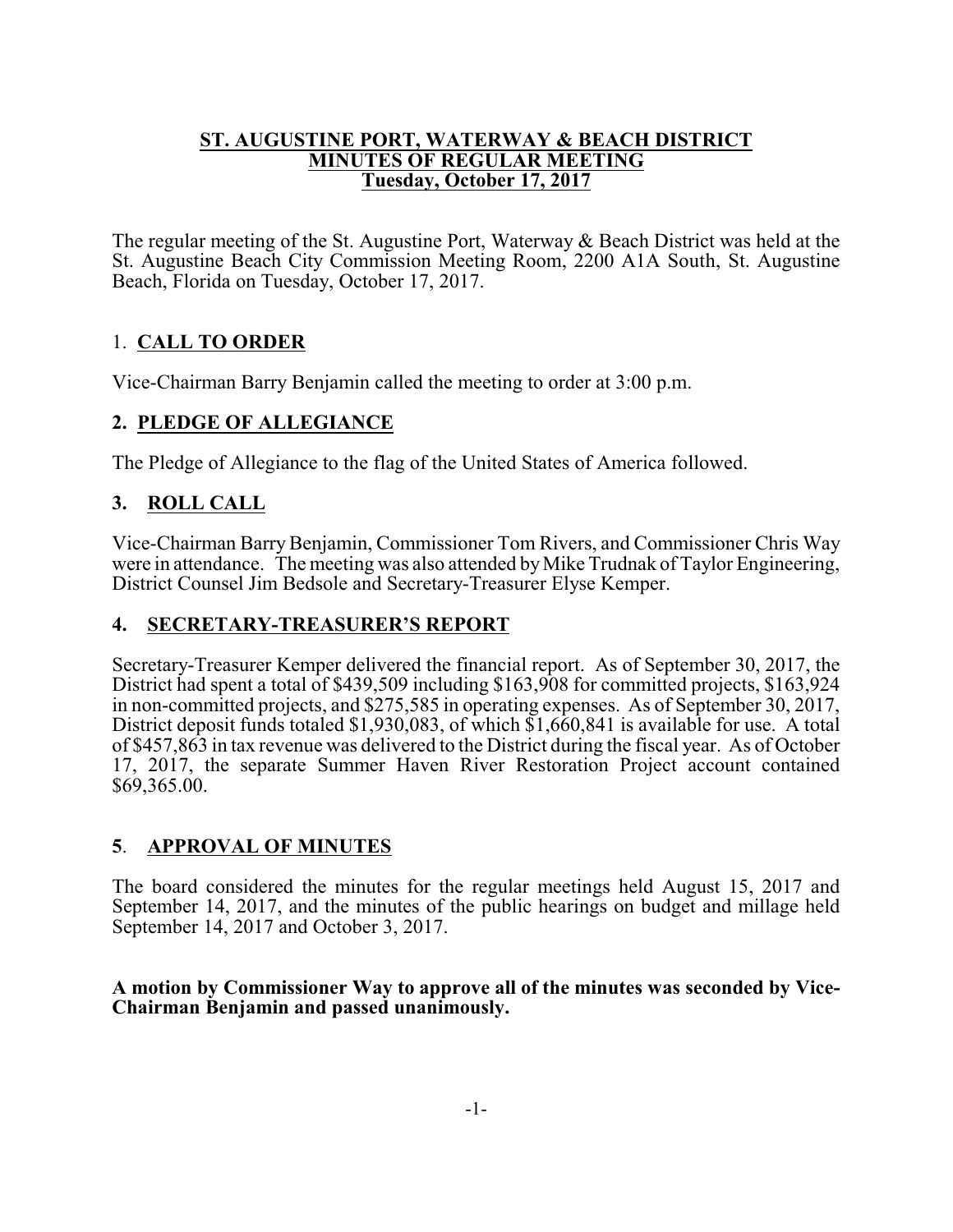# **6. ENGINEERING REPORT**

Mike Trudnak delivered the engineering report on behalf of Taylor Engineering. Mr. Trudnak presented Change Order No. 5 for the Summer Haven River Restoration Project and explained how this modification will provide funds for the beach closure mitigation plan, provide hydraulic dredging of almost four thousand cubic yards of sand west of the S.R. A1A bridge, pay for unanticipated bird monitoring costs, pay for additional beach fill placed after Hurricane Irma, and about ninety-five thousand dollars in credits to the District for work contracted but no longer deemed necessary. The total of all adjustments is \$88,423. Most of the changes detailed in the change order result from impact of Hurricane Irma on the project area.

Chairman Dixon and Commissioner Helman arrived at 3:15 p.m.

**A motion by Vice-Chairman Benjamin to approve Change Order No. 5 in the amount of \$88,423.00, was seconded by Commissioner and was unanimously approved by all five board members.**

# 7. **OLD BUSINESS**

Chairman Dixon reminded the board that, at its previous regular meeting, it approved an emergency expenditure of \$7,500 to the City of St. Augustine for removal of floating dock debris from the Matanzas Bay area. He said the amount of debris finally collected far exceeded expectations, so he verbally approved an additional \$6,000. Jim Piggott, City of St. Augustine, said the District's donation of \$7,500 is \$15,130 short of paying for the debris removal. Mr. Piggott said cleaning up the floating docks required the use of two cityworkers for nearly a month and much more contractor expense than was expected to collect the estimated four hundred tons of debris. He said the debris is unmarked and that it was not possible to identify where it had come from. The city also had to spend over \$40,000 to dispose of debris.

Responding to questions from Vice-Chairman Benjamin, Ms. Kemper said the additional expense would need to be paid from reserve funds, as it was not a budgeted item.

Chairman Dixon said the debris was a hazard to navigation and that local waters are the District's main responsibility. Commissioner Helman said the city was doing the District's work in clearing the debris. Commissioner Rivers and Commissioner Way said they also supported the expenditure. Mr. Piggott said the Lighthouse Ramp and the Vilano Ramp were used as collection points and that both had been full with debris.

#### **A motion by Commissioner Rivers to provide an additional \$15,120 to the City of St. Augustine for the removal of floating dock debris was seconded by Vice-Chairman Benjamin and passed unanimously.**

Mr. Piggott asked Ms. Kemper if the District could pay the contractor directly and she replied that it could.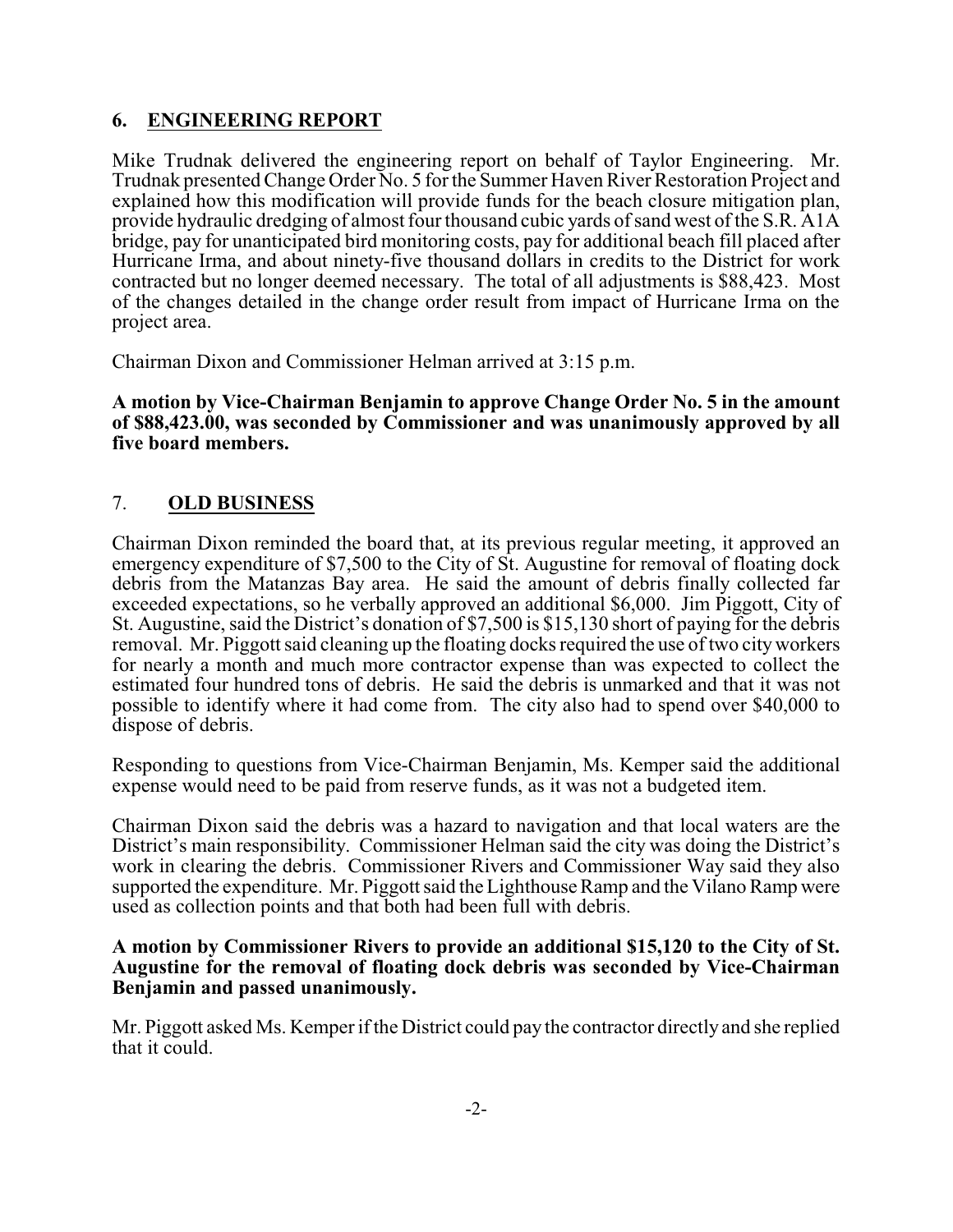Mr. Piggott then reminded the board that the city needs to alter the use of use funds the District previously approved for the kayak launch and the city fireboat. These total \$150,000 which the city wants to use now for matching funds to repair the City Marina in conjunction with funds from the Florida Inland Navigation District. Chairman Dixon said he would support the change of use for the funds but that any future funding of the kayak launch or fireboat would be treated by the board as a new request, subject to renewed consideration. Carl Blow, St. Johns County FIND Commissioner, said the city had requested to extend the two FIND grants in question, and that the extension could continue to reserve the funds for as long as three years.

#### **A motion by Commissioner Way to allow the City of St. Augustine to use the \$150,000 previously committed for the kayak launch and fireboat, to repair Hurricane Irma damage to the City Marina was seconded by Commissioner Helman and passed unanimously.**

Linda Ginn, Friends of Summer Haven River, said their entire board was in attendance to underscore the need for immediate work to protect the restoration project. She said the county should be required to reimburse the three hundred fifty thousand dollar cost of closing the Hurricane Matthew breach, as the money was intended for the restoration project and is needed to complete the work. She said FIND also benefitted fromthe breach closure because the work prevented sand from flowing into the Intracoastal Waterway. Carl Blow said the recent dredging project at Matanzas Inlet cost FIND almost four million dollars. Mrs. Ginn said that investment was put in danger by the breach and the District saved FIND money by protecting the IW.

Mrs. Ginn said the District again assisted the county after Hurricane Irma by placing sand on the right-of-way of CountyRoad Old A1A and that the total of restoration project funds spent to assist the county is about \$560,000. She said FIND has refused the request for financial assistance with the repair work and that funds from FEMA are not yet available through the county.

Commissioner Way questioned whether the money spent to close the Hurricane Matthew breach can be considered a loan. Mrs. Ginn said the county requested help from the District and promised to repay the cost, eventually saying it would seek FEMA funds for the costs. Mrs. Ginn said the restoration project is not nearly complete, that the river is still full of sand, and that much sand was lost during Hurricane Irma.

Ellis Zahra, FOSHR, said Old A1A was reinforced in 1964 with the addition of rip-rap from Marineland to Matanzas Inlet, but that most of it has been lost since then. Mr. Zahra said he believes the District has advanced no money for the restoration project. He said he will be attending the upcoming local legislative committee meeting to request legislators to introduce a bill reimbursing the District for these hurricane-related expenses at Summer Haven. If legislation is passed, the money will not be available until July, 2018. He added that FIND denied the District's request for emergency financial assistance citing the ineligibility of the project under FIND's guidelines. He said FIND also has an emergency storm damage fund from which the District may possibly obtain assistance. He added the project design was to prevent a breach in normal weather and that two hurricanes in successive years had simply overwhelmed the construction.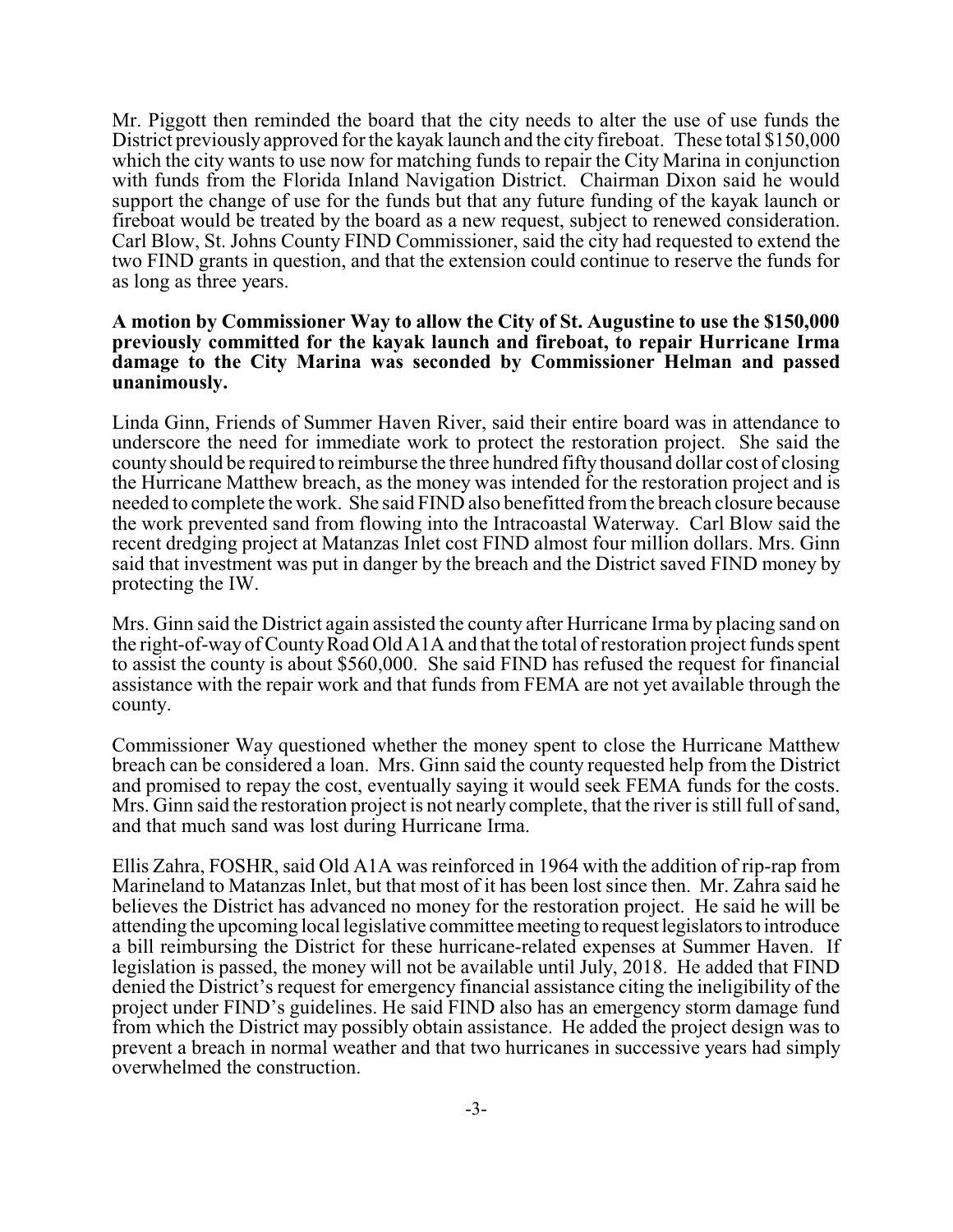Carl Blow said the Summer Haven River situation is unfortunate but that, as merely the sponsor, FIND has little control over the federal contract to dredge. He said FIND maintains a hurricane disaster budget item from which the district may be able to obtain some financial relief. He said FIND's refusal to help the District is unfortunate timing because the contractor will be de-mobilized within two weeks. He said he could put Chairman Dixon on the agenda if he wanted to make a presentation to the FIND board.

Ellis Zahra said demobilization will consume even more funds because the contractor will need to re-mobilize next time. Commissioner Way asked Mr. Blow if he was surprised by FIND's denial. Mr. Blow said FIND already funded the relocation of sand to Vilano Beach after Hurricane Matthew and changed the Matanzas Inlet project to place sand on Old A1A after Hurricane Irma. Also, FIND is receiving a large number of requests for assistance from other east coast counties. He said FIND's emphasis continues to be Intracoastal Waterway projects and navigation, not beach renourishment, and that is probably the reason for the denial.

In response to comments from Chairman Dixon, Mr. Blow said it would be very difficult to determine whether sand fromthe breach would have actuallymade it into the Intracoastal and that the testing needed to determine such a possibility would probably be prohibitively expensive. Mr. Zahra said the District's letter requesting assistance from FIND had cited the possibility of sand getting washed into the Intracoastal, and the fact that re-opening the river would restore public access to the river.

Commissioner Way and Commissioner Helman each commented the county should pay the cost of repairing the breaches because it was county road right-of-way. Mike Trudnak said Taylor had co-ordinated responses by the District, St. Johns County, the Corps of Engineers, and FIND to close the breaches, but that there was no written request for such assistance, only verbal.

Chairman Dixon said the breach had to be closed to protect the restoration project. Mr. Zahra added the county later passed a resolution seeking FEMA funds and committing to pay one-eighth of the total cost, but did not offer to paying anything at this time.

In response to comments from Commissioner Way, Mr. Trudnak said the beach along Old A1A has had multiple overwash episodes since Irma and that the winter storm season will continue to threaten the project. He said for now, the berm is holding up well but its future will depend upon the weather. He said the project lost a lot of sand during Hurricane Irma and that the project is nearly out of easily-accessible sand.

Chairman Dixon asked Mr. Trudnak about the cost of a solution. Mr. Trudnak said sand is still available by truck from the SJ-1 site owned by FIND, but the cost will probably be high because of the distance it would be hauled. He said the contractor is willing to leave some costs unbilled, as well, but that bad weather could again destroy the berm.

Mr. Blow inquired whether the District had received a check for the \$50,000 grant FIND awarded. Mr. Trudnak said all they needed was proof of payment to the contractor. Ms. Kemper said she had already provided paid invoices to FIND. Mr. Helman asked Mr.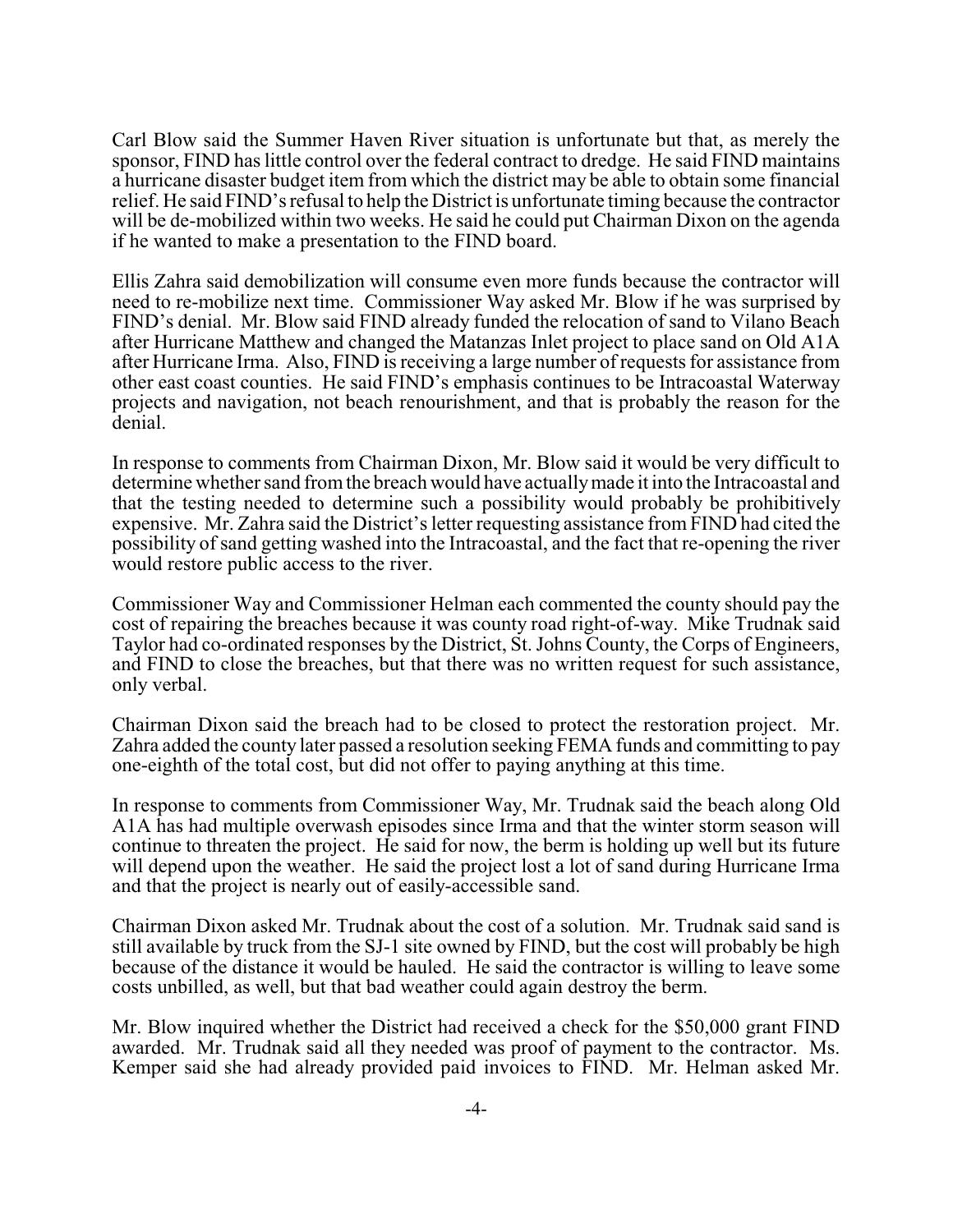Trudnak how much it would cost to move the 20,000 cubic yards of sand from the river to the berm site. Contractor Rick Turnbull said there is enough sand available from the river to work for two more weeks. After that, sand could be trucked from the SJ-1 Site for about \$15.00 per cubic yard. In response to a question from Mr. Turnbull, Mr. Zahra said FEMA funds were not yet available and that any payment from FEMA would be paid first to the county and then to the District.

Chairman Dixon asked Ms. Kemper how much was in reserves. Ms. Kemper said reserves are about 1.6 million dollars, but that all of the budget for fiscal year 2017-2018 is already slated for projects and that there would be no more money to add to reserves until a reimbursement from the county is made for the breach closure.

In response to questions from Commissioner Helman, Mr. Trudnak said the project had lost about 100,000 cubic yards of sand which will cost about \$15 per cubic yard to replace, in addition to the cost to retrieve the rest from the restoration site. Mr. Trudnak said the goal of the project has been to build a suitable dune and plant it with sea oats, and that a total of 200,000 yards is needed for that. The cost is about \$5 per cubic yard to get sand from the river, and \$15 per yard from SJ-1. Mr. Turnbull said there is more sand at the west end of the river but that area is outside the permitted project area. He said \$350,000 would be necessary to safely stabilize the dune system for the winter and get it planted.

Commissioner Helman said he feared the sand will get washed away again during the winter. Commissioner Rivers said the board needs to see an affordable plan at the next meeting. In response to questions from Commissioner Helman and Commissioner Rivers, Mr. Trudnak said there is no way to absolutely stabilize the berm except building a sea wall, and that would probably not receive a permit because of environmental concerns. Carlos Aviles, St. Augustine Fire Department, said emergencymitigation money is available fromthe state and that the state is now holding sixty million dollars in FEMA assistance funds.

Chairman Dixon asked Mr. Trudnak to work on a plan for presentation at the next meeting and cautioned that not much money is available. The board generally expressed that the cost to repair the berm appears to be very great and that the possibility of more damage is great, even after repair. Discussion concluded with Chairman Dixon expressing concern over the time and expense to the District of the project, and Commissioner Way expressing that some stop-gap measure appeared to be needed to save the project.

### **8. NEW BUSINESS:**

### A. St. Augustine Yacht Club.

Dan Floryan, St. Augustine Yacht Club, said his organization is requesting \$5,500 in assistance this year for the annual Regatta of Lights. Ms. Kemper said the board already budgeted \$5,000. Commissioners all said they would support the budgeted amount, which Mr. Floryan accepted.

**A motion by Commissioner Helman to fund the 2018 Regatta of Lights with \$5,000 was seconded by Commissioner Way and unanimously approved.**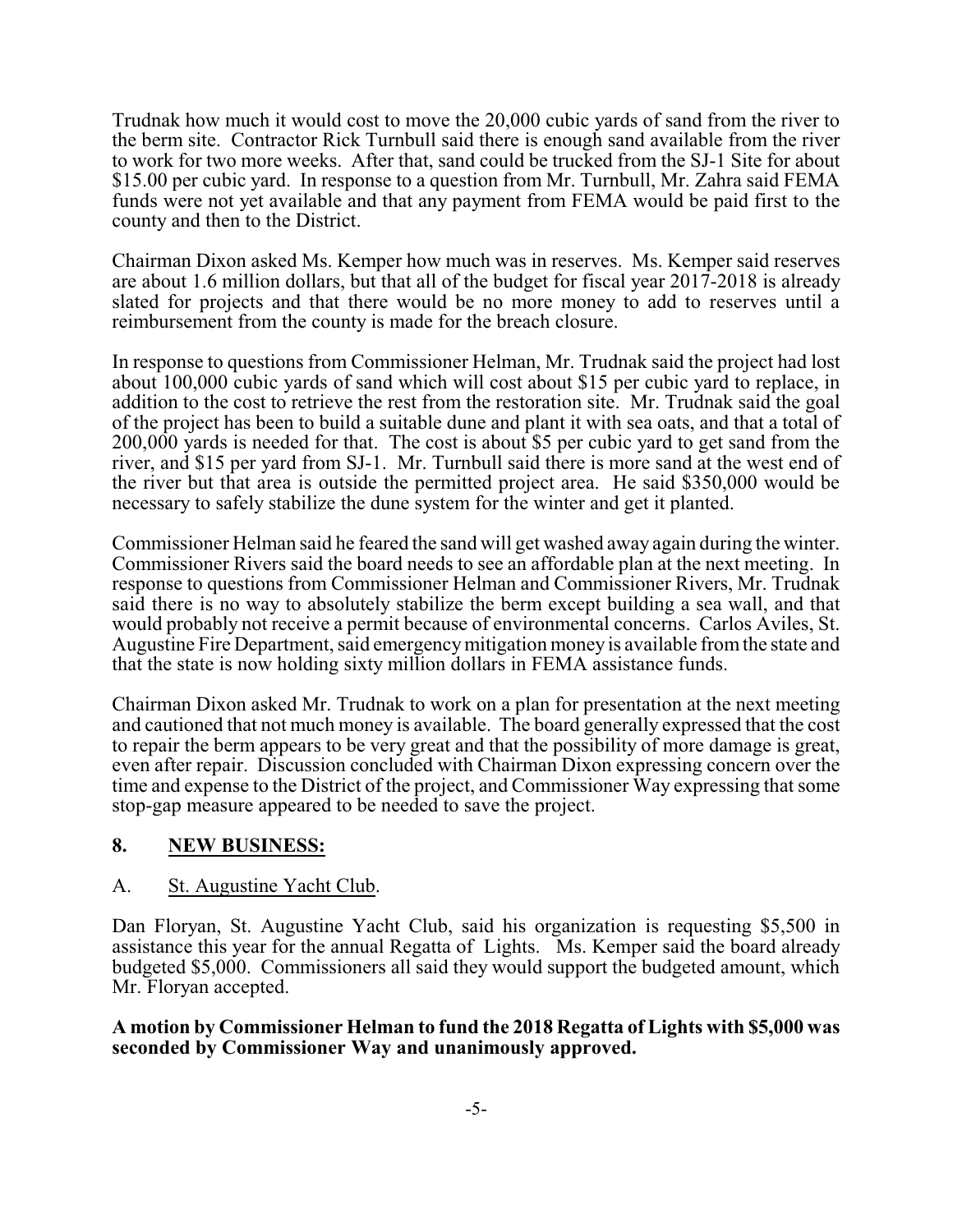# B. St. Johns County Marine Unit - Corporal Josh Underwood

St. Johns County Sheriff's Office Corporal Josh Underwood asked that this item be tabled until the next meeting. His request was granted by Chairman Dixon.

### C. Discussion Regarding District Expansion - Commission Rivers

Commissioner Rivers reported he met with representatives of the Ferrantino Group and St. Johns County Commissioner Paul Waldron to discuss the possible expansion of the District county-wide. Lobbyists said their initial discussions with state legislators were verytentative and that legislators recommended having a legislative committee study the idea before going forward because of some sentiment in the legislature now to eliminate all special districts. Commissioner Rivers said he believes the St. Johns CountyBoard of Commissioners would support the expansion. Chairman Dixon said most other special districts are county-wide and that the legal environment has changed so much since the District was formed that a larger district would be more effective.

# **9. GOVERNMENT REPRESENTATIVE COMMENTS:**

Cpl. Josh Underwood, St. Johns County Sheriff's Office, reported his agency last month spent 112 man-hours on local waters, responded to 42 calls, issued 3 warnings and performed 8 inspections, located 2 derelict vessels, responded to 6 distress calls, and recovered several dozen pieces of debris from Hurricane Irma. His unit also participated in a boat show in Sawgrass, the Ancient City Kids Day event, will help staff the upcoming NAS Air Show, and is continuing to promote the free life jacket loaner program for children. He thanked the board for donating the unit's jet-dock which, thanks to its portability, was able to be moved out of the City Marina prior to Hurricane Irma, thus preventing any damage to it.

FIND Commissioner Carl Blow discussed the need to find a sand source for beaches north of the St. Augustine Inlet. He said the District should ask its engineers to talk to FIND and the Corps of Engineers about using the inner harbor of Matanzas Bay as a sand source rather than going offshore. He said periodic renourishment of St. Augustine Beach is about to commence and that the concern among many residents will be the need for sand placement on Vilano Beach and South Ponte Vedra Beach, rather than south beaches. He said funds are needed for studies to determine if and how much sand would be useful and available for beach renourishment from the inner harbor.

Lt. Steve Zukowski, FWC, said his agency deployed 130 officers to Houston, Texas after Hurricane Harvey, then sent some of his unit to Black Creek in Clay County during Hurricane Irma, then to the Florida Keys where the devastation was extreme. He said they engaged in support work among the residents remaining in the middle Keys. The FWC boat lift at the City Marina did not survive Hurricane Irma and will be replaced when the Marina is rebuilt.

Locally, he reported rip currents remain strong because of the wind, and the seasonal shrimp fleet has returned. His unit recently received two rebuilt inflatable boats that will be used to inspect vessels at sea. In response to a question by Commissioner Helman, Lt. Zukowski said it appears the red snapper season will remain closed for at least another year.